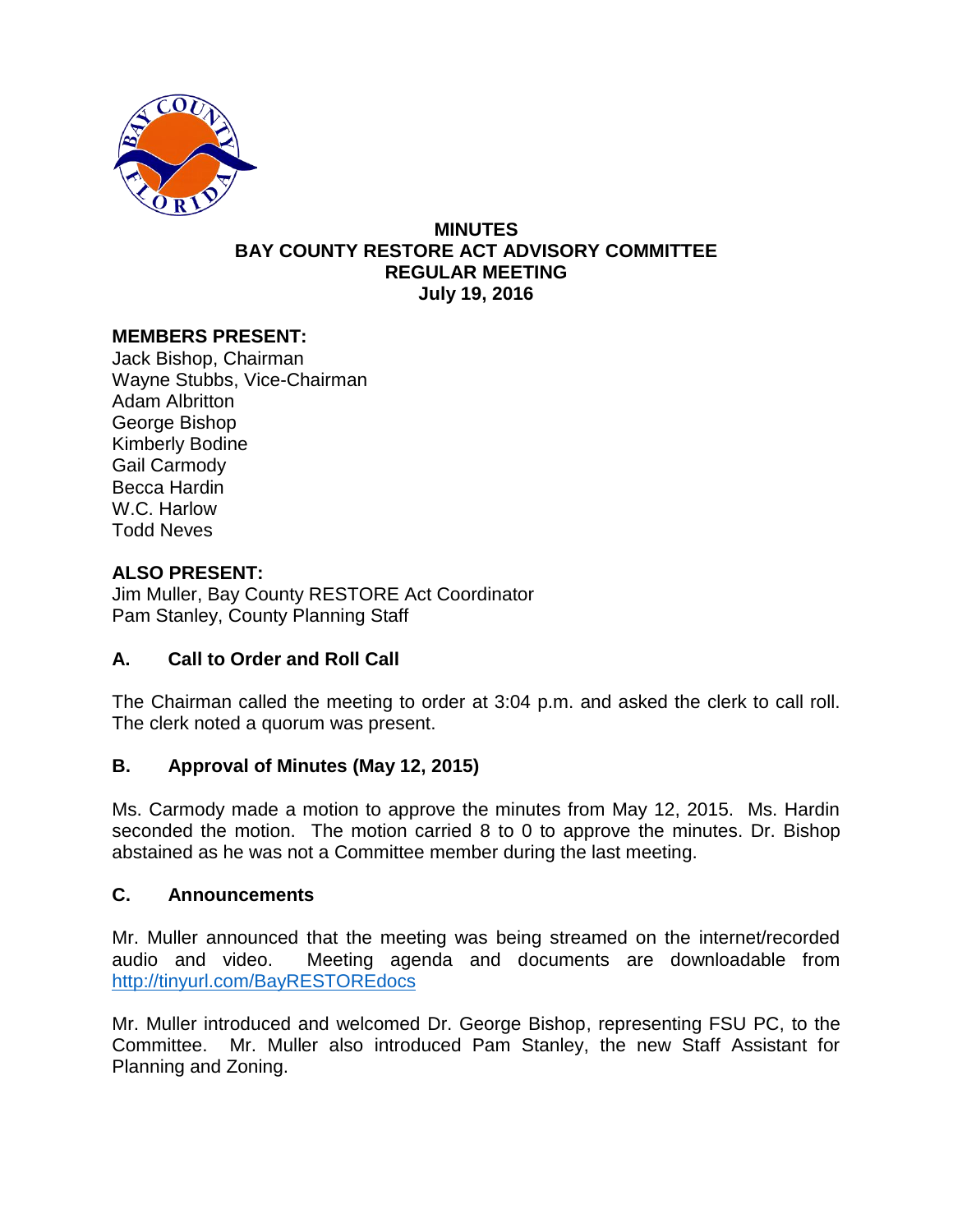MINUTES OF THE BAY COUNTY RESTORE ACT ADVISORY COMMITTEE July 19, 2016 Page **2** of **5**

# **D. Agenda – additions, deletions, changes and acceptance**

The agenda was accepted with no additions, deletions, or changes

# **E. Public Participation (Limited to items on the agenda)**

Jessica Koelsch with the National Wildlife Federation addressed the Pot 3 definitions, the 25% cap on infrastructure and advocated for big water quality projects.

Mr. Kent Wimmer with Defenders of Wildlife asked for the County to consider long term sustainable projects and avoid long term maintenance projects.

Ms. Jackie Cole advocated for Project #11.

Mr. Peter Gronbeck, 2130 Fox Run, advised the Committee that they need to do what is necessary to fix the Bay.

Mr. John Lewis, 6939 Hugh Drive, would like the Committee to focus on the Old Pass and the lack of water exchange. Provided Mr. Muller with a copy of an 1855 map of the Old Pass so the Committee could see the difference. Mr. Lewis advocated for Project #5.

Chairman Bishop stated that the Old Pass was a hot topic and expressed its importance on the list.

## **F. Election of Committee Chair and Vice-Chair**

Motion made by Mr. Harlow to continue with current Chair and Vice-Chair. Ms. Hardin seconded the motion. Motion carried 9 to 0 to continue with Mr. Bishop as Chair and Mr. Stubbs as Vice-Chair.

## **G. Update on Gulf Restoration Topics: Jim Muller, RESTORE Act Coordinator**

Mr. Muller gave updates to the Committee on the Gulf restoration funding:

- $\bullet$  Pot 1
- Pot 2 and the Gulf of Mexico Estuary Program
- $\bullet$  Pot 3
- Natural Resources Damages
- SWIM Plan
- Triumph Gulf Coast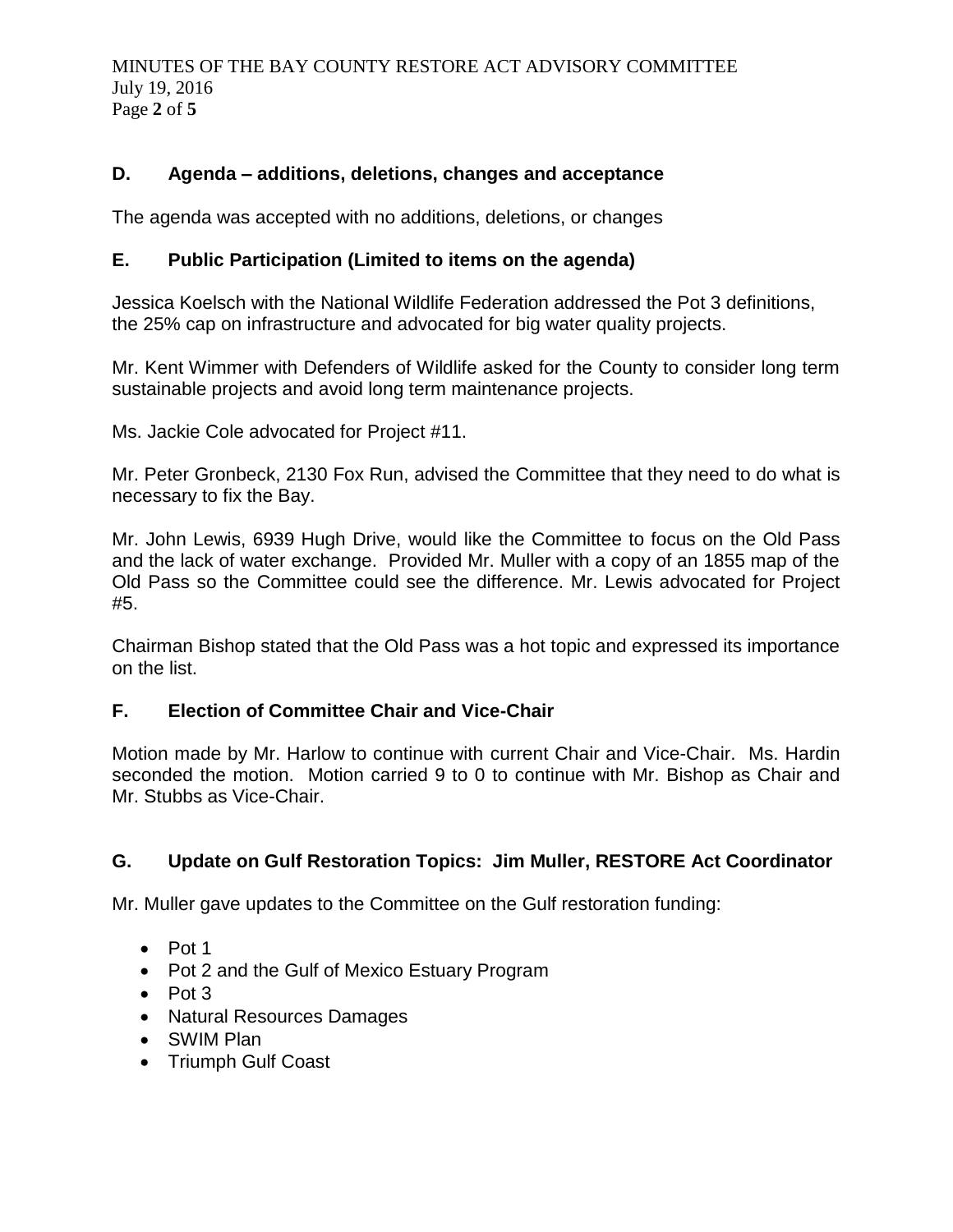## **H. Identification, evaluation and recommendation of projects to be funded with Bay County's allocation of RESTORE Act Spill Impact Component (Pot3) funds – Jim Muller, RESTORE Act Coordinator**

Discussion ensued.

Mr. Stubbs commented that the Committee will not know which projects to pick until they know how they are funded. Suggested a  $1<sup>st</sup>$  choice,  $2<sup>nd</sup>$  choice choice process. Mr. Muller replied that it could be the same projects as in Pot 1 and he would recommend large dollar projects, one that match funds and adjust as they go.

Mr. Stubbs also wanted to know if they could escrow money. Mr. Muller advised yes, but would not let that limit what they would like to do.

Ms. Hardin asked if the ones that didn't make Pot 1 would roll or do they have to reapply. Mr. Harlow said he thought they would have to resubmit. Mr. Muller stated that they would not automatically be funded that it was a grant process.

Ms. Carmody asked if the Consortium wanted them to decide which projects? Mr. Muller advised that they wanted us to decide how we spend the funds. It will come down to projects.

Ms. Carmody asked if all counties do the same thing, is there a better chance of doing it and showing progress? Mr. Muller replied that he thought it would.

Mr. Stubbs stated he thinks they need to get the county involved since they are going to need to manage over the 15 years. Would like to invite County staff and environmental groups. Anyone that can show management experience for long term grants can also apply.

Mr. Neves asked if there was anything preventing them from consolidating projects, say, St. Andrews Bay projects? Mr. Muller advised unless they can find some way to bond this money, it will probably be an amount to each county and they decide which one gets done first.

Ms. Carmody stated that SWIM will be complete, DEP will be working on a water quality project, and a storm water project is already underway. We don't want to narrow ourselves now. Mr. Muller advised they could look at sections like the SWIM plan or the Estuary plan as a way of prioritizing.

Mr. Stubbs asked if it would be appropriate for the County to have a workshop with interested groups and come back with recommendations. Chairman Bishop stated that the Bay should be the focus point and that the County had a list of projects on the wall. He would like consolidated ideas from staff and local groups with Mr. Muller as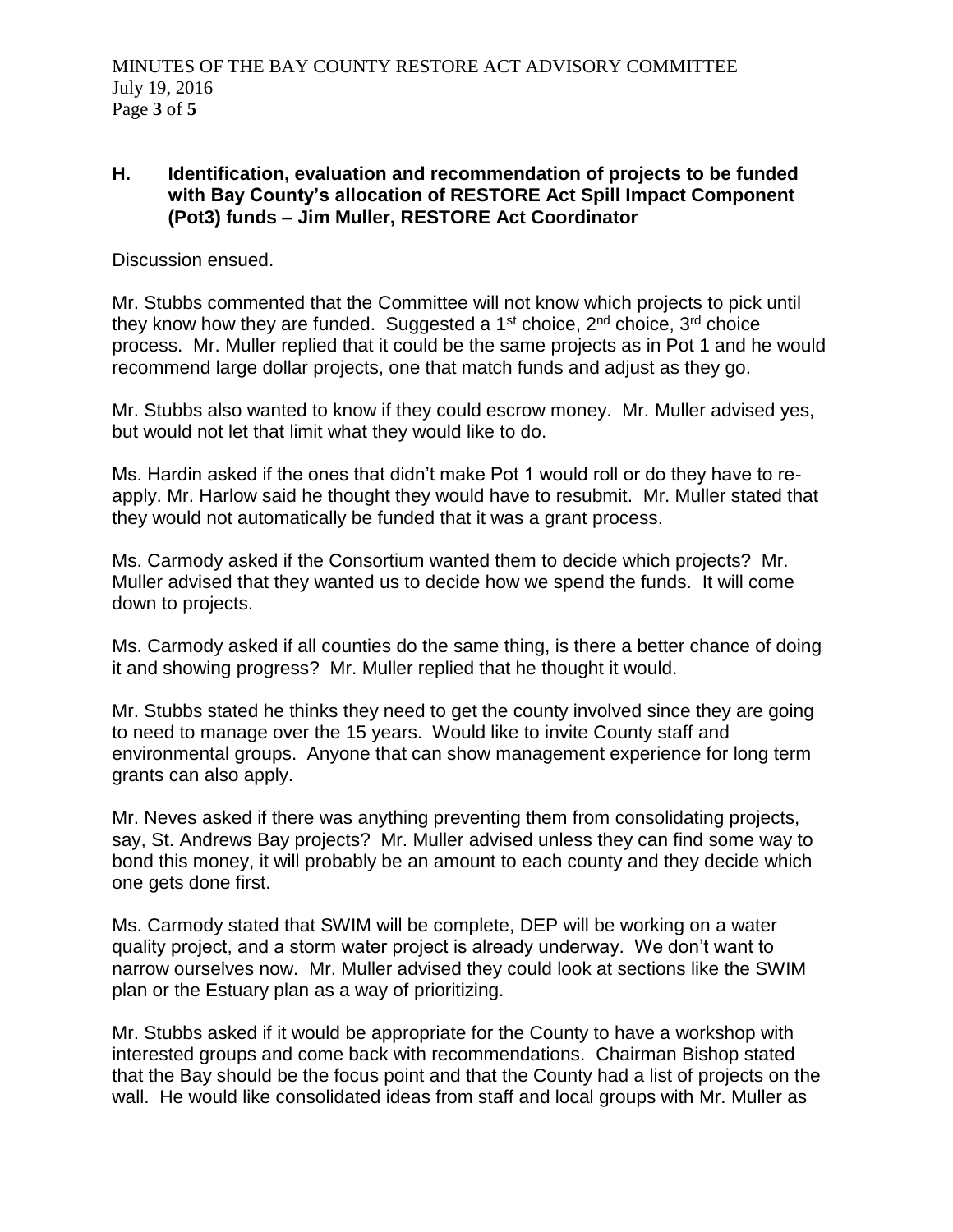the moderator. Ms. Bodine wanted to know what type of workshop and would they have to come with an all-in project. Mr. Muller stated that because of the tight timeframe they would have to be. Mr. Stubbs wants comprehensive proposals brought to the Committee for Bay water quality and fisheries.

Mr. Harlow said to tell the Commission that they are going to have to have a later special meeting in August.

Mr Stubbs made a motion for the County staff to prepare a list of bay water quality and habitat projects, collaborate with environmental groups involved with the bay, and bring a consolidated list of projects back to the Committee in two weeks. Discussion ensued. Ms. Hardin seconded the motion. Motion carried 9 to 0.

## **I. Meeting Schedule**

Mr. Muller will email the Committee with future dates.

# **J. Public Participation (Open to any issues to the Committee's responsibilities)**

John Dunaway, 4000 Marriott Drive, advised that tourism was heavily impacted and to keep that thought in mind when considering recommendations.

Kenneth Bostick, 619 Harvard Blvd, stated the importance of the Jetty's and kiddie pool. Stated nothing had been done because there was no money. Advised that the Corps of Engineer had matching funds.

Patrice Couch, Friends of St. Andrews Bay, spoke in support of the Bay/water quality being a priority.

Peter Gronbeck, 2130 Fox Run, stated that there was not enough water exchange when the red tide hit because of the East pass issue. Stated we needed to clean-up storm water pollution from the plant on North Bay and Carl Gray Park.

Lilly Newsome, commercial oyster harvester, stated they were working hard on the recycle oyster shells program to rebuild beds. Also stated that the red tide and the Massalina Bayou issue had impacted their progress.

Kent Wimmer with Defenders of Wildlife stated that he supports what Patrice Couch said with regard to Bay water quality.

# **K. Adjournment at 4:43 p.m.**